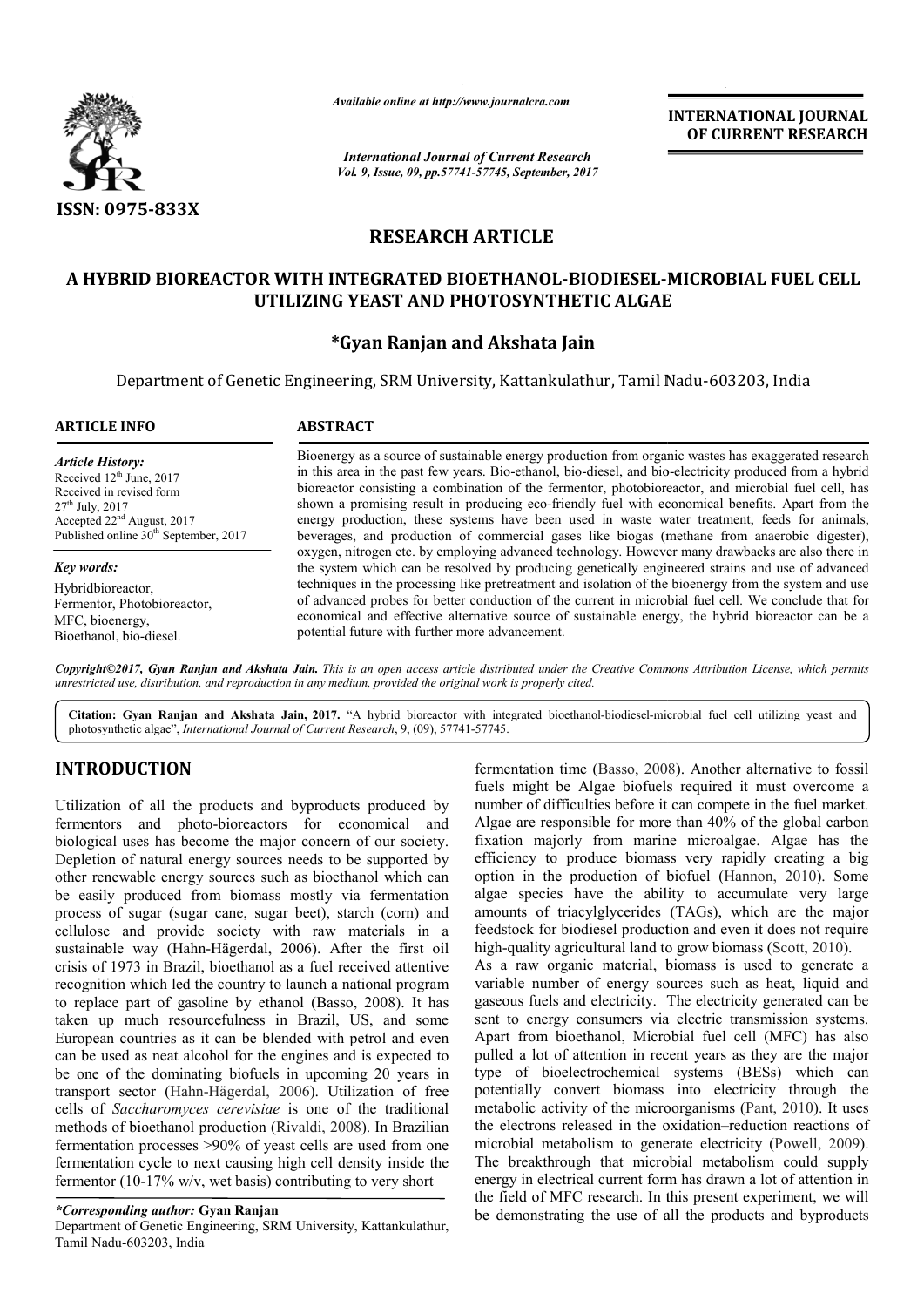produced during the biological process in a hybrid bioreactor for the benefit and economical aspect for mankind.

### **MATERIALS AND METHODS**

As shown in the figure1 we have conjoined the fermentor and photobioreactor together to form and the hybrid bioreactor with and an supplementary microbial fuel cell.

**Bioethanol fermenter:** 5L plastic bottle was used as a prototype model for the fermenter. We used  $(\frac{1}{2}$  kg) potato as the source for the production of bioethanol, which was washed and boiled till it became tender and then few potato along with the boiled water was poured into the fermenter. Remaining ingredient such as stabilizer and sugar were also added. Commercially available wine yeast was added after 24hrs of incubation and allowed it to ferment inside a dark chamber. The CO2 produced during this process was stored and further used in photo-bioreactor. menter. We used  $(\frac{1}{2} \text{ kg})$  potato as<br>n of bioethanol, which was washed<br>der and then few potato along with<br>red into the fermenter. Remaining<br>zer and sugar were also added.<br>ne yeast was added after 24hrs of<br>to ferment i

**Photo-bioreactor:** Similar to the fermenter, 5L plastic bottle was used as a prototype model for photo-bioreactor. Algae were collected from nearby pond bearing algae bloom and grown in media contacting malted barley, milk solids, sugar, wheat flour, malted wheat, minerals, protein isolate, emulsifier, salt, acidity regulator, vitamins. (Horlicks energy drink). We recycled CO2 produced during fermentation process as the source for the algae to grow using a carbon dioxide delivery system made by connecting the pipe source from the fermenter to the air mixing valve from the air pump and then supplied it to the photo-bioreactor as a sparger as shown in fig1A. The photo-bioreactor was then allowed to incubate with the exposer of sunlight. An outlet was made on the top of the reactor to photo-bioreactor was then allowed to incubate with the exposer of sunlight. An outlet was made on the top of the react collect the gases from the photo-bioreactor (mainly O2).

**Microbial fuel cell:** The experimental microbial fuel cell (MFC) was set up using the fermenter (yeast) and photo bioreactor (algae), which was prepared as mention above. A salt bridge (length =  $30 \text{ cm}$ ; diameter =  $1.5 \text{ cm}$ ) was prepared in a plastic straw using tissue paper and sodium chloride in deionized water (4%-0. 68M) connecting the anode (fermenter) and cathode (photo-bioreactor) horizontally. bioreactor (mainly O2).<br>erimental microbial fuel cell<br>fermenter (yeast) and photo-

maintaining constant salt concentration, neglect the effect of salt concentration in the generation of electricity. Galvanized iron and copper naked wire were used as an electrode and were connected to the multimeter. The open circuit voltage (OCV) was measured every 2nd day from the day of inoculation of yeast and algae. entration in the generation of electricity. Galvanized copper naked wire were used as an electrode and were d to the multimeter. The open circuit voltage (OCV) sured every 2nd day from the day of inoculation of

### **RESULT AND DISSCUSSION**

ibiological mores in a hybrid biorecator manimum has persintined at regular interval of time to the salt bridge was replending the salt of the salt of the salt of the salt of the salt of the salt of the salt of the salt of Bio-Ethanol production from yeat and its future aspects: The yeast cell mass was calculated using the spectrophotometer and the graph between the times and  $OD_{600}$ was plotted (Figure 2). The growth curve of *S. cerevisiae* was observed according to the standard growth curve and has attained the stationary phase within the 24 hrs of inoculation. The ethanol concentration and substrate concentration was not calculated due to the limitation of the lab and also because our main focus is on the cell mass of *S. cerevisiae* for the microbial fuel cell. The CO2 produced during this fermentation process was validated by passing the gas evolved during the was validated by passing the gas evolved during the fermentation through limewater and the solution turned cloudy white, confirming the presence of CO2 gas. Use of bioethanol as biofuel has already been initiated on a big scale in the USA, Brazil, and certain European nations, and we anticipate that within the upcoming 20 years it will be overshadowing renewable biofuels in the transportation area as it can be unified with petrol or used as neat alcohol in specially designed engines, taking advantage of the higher octane number and higher heat of vaporization; additionally, it is an outstanding fuel for forthcoming innovative flex vehicles (Hahn-Hägerdal, 2006 , 2006). The global market for bioethanol has entered a phase of rapid, transitional growth because of depleting crude oil reserves (Sarkar, Nibedita, 2012) Many investigations are been done in order to enrich and surge the ethanol production. However, in 2007 the world bioethanol production was 13.12 billion gallons which have been increased to 25.68 billion gallons in 2015, with USA and Brazil producing around 85% of the world's ethanol (http://www.ethanolrfa.org/resources/industry/statistics/#14607 45352774-cd978516-814c). y phase within the 24 hrs of inoculation.<br>ation and substrate concentration was not<br>limitation of the lab and also because our white, confirming the presence of CO2 gas. Use of bioethanol as biofuel has already been initiated on a big scale in the USA, Brazil, and certain European nations, and we anticipate that within the upcoming 20 years it wil biofuels in the transportation area as it can be the petrol or used as neat alcohol in specially ngines, taking advantage of the higher octane I higher heat of vaporization; additionally, it is an fuel for forthcoming inno in been increased to 25.68 billion gallons in 2015, with USA and<br>Brazil producing around 85% of the world's ethanol<br>http://www.ethanolrfa.org/resources/industry/statistics/#14607





**Figure 1. (A) Flow chart of hybrid bioreactor. (B) Prototype designed for the hybrid bioreactor**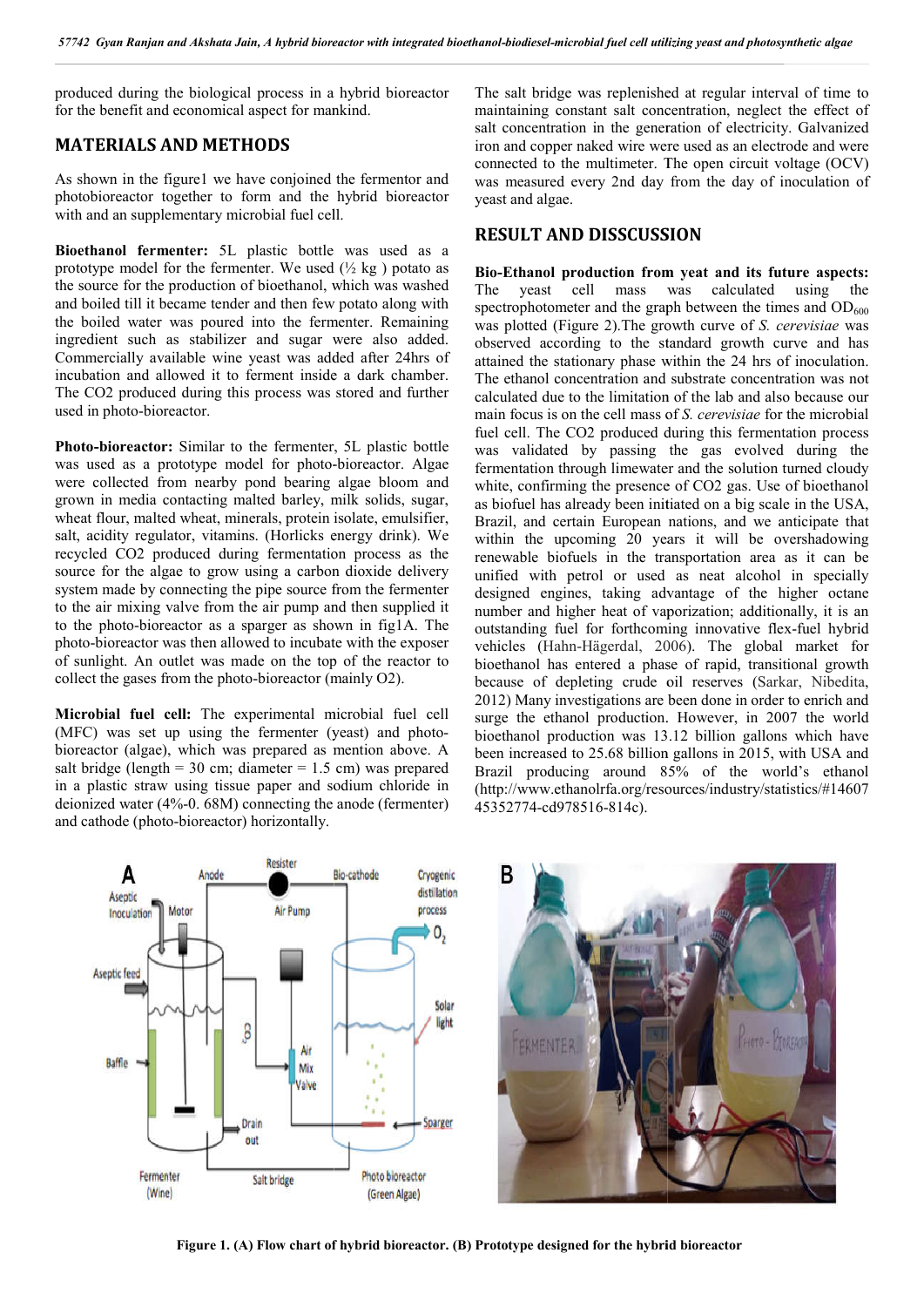





**Figure 3. Days versus optical density measured at 600nm for photobioreactor**



**Figure 4. Days versus current (mV) produced by MFC**

The prevailing antagonism of food versus fuel triggered by grain-based bioethanol production was avoided by the green gold fuel from lignocellulosic wastes (Bjerre, 1996). It has been calculable that 116.7 billion gallons of bioethanol will be generated from lignocellulosic biomass and overall crop residues and wasted crops will generate 129.7 billion gallons of bioethanol each year, approximately five times beyond the

particular world bioethanol production (Bjerre, 1996). Lignocellulosic materials are renewable, low value and are extravagantly in the market. It includes crop residues, wood chips, sawdust, grasses, etc. Intensive analysis has been performing on bioethanol production from lignocellulosic within the past twenty years (Cadoche, 1989 and Binod, 2010). Thus bioethanol production might be the means of efficient use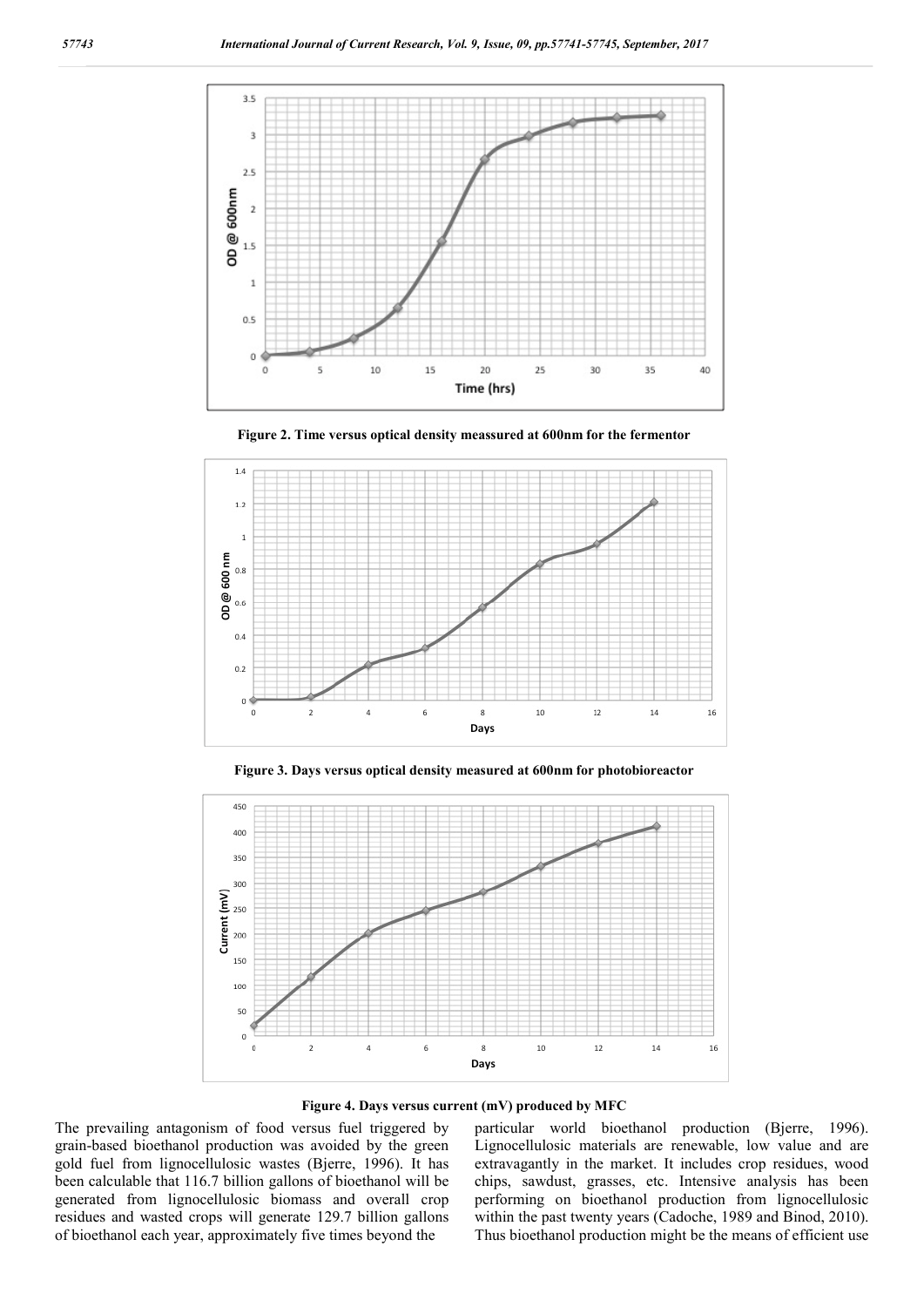of agro-wastes. Rice straw, sugarcane pulp, wheat straw, and corn straw are the main agricultural wastes in terms of the amount of biomass on the market. Pretreatment is one of the major area being researched to minimize the resistance generated by the native lignocellulosic materials against the enzymatic attack and also to reduce the economic cost (Taherzadeh, 2008). Apart from pretreatment, development of robust fermenting organisms and enhanced enzymatic hydrolysis by proficient enzymes can reduce production cost (Chisti, 2007).

#### **Biofuel production from algae and its future aspects**

Algae was allowed to grow in the nutrient rich media along with the continuous supply of  $CO<sub>2</sub>$  from the fermentation process. The growth curve of the culture was made by plotting the graph between the days versus OD600 (Figure 3). The gas evolved during this process was collected in a balloon separately which can be further processed to extract oxygen liberated during the photosynthesis of the algae. Microalgae mature below measured conditions can produce more than 20 times a lot of oil per hectare than native seed crops like canola and soy (Chisti, 2008). In disparity to the oil-yielding crops, microalgae have potential to supersede bioethanol without adversely impacting stocks of food and other agro-products. The biomass remains that leftovers after oil extraction from microalgae could be used fairly as high-protein feed for animals and, perhaps, as a resource of small amounts of other high-value microalgal products (Chisti, 2006). Though, the greater part of algal biomass remains from oil extraction is likely to go through anaerobic digestion to generate biogas, which can serve as primary energy source for production and processing (Chisti, 2008).

#### **Microbial Fuel Cell**

We evaluated the current production by the MFC every 2nd day from the day of inoculation. Initially, the voltage drop remained negative at 2mV for the first 30 min then increased to 23 mV within the 24hrs of inoculation of the organisms. However there was an increase in the current generated with respect to the increasing time (Figure 4), a maximum of 411mV was observed at the 14th day which was greater compared to other previous experiments by E.E Powelle *et al* (Powell, 2010). The MFC is considered as a clean, efficient process and reliable source of alternate energy generation, which employs renewable processes and generates no toxic byproduct. A synergistic connection between photosynthetic algae and *S. cerevisiae* may endure during the electricitygenerating activity (He, 2009). *S. cerevisiae* within the anode compartment generates protons and electrons throughout oxidization as a part of their organic process. The electrons are forced out of solution within the anode and placed onto a conductor. The electrons are then guided into the cathode compartment by the cathode conduction by means of an external circuit. The protons pass through the proton exchange layer within the anode to comply with the electrons at the cathode (Li, 2013). A major disadvantages of MFCs are low power density, inadequate surface area of the probes where microorganisms adhere, which can be resolved by either generating engineered strains showing large electron transmission rates or by isolation of effective microorganisms that can proficiently transference electrons to anode and use of advanced technology like air cathodes, cloth electrode assemblies and stacked reactors respectively (Chaturvedi, 2016). However, large scale MFCs assembly with high power generation and constant performance is still a challenge which is needed to be resolved.

#### **Conclusion**

By extracting bioenergy in the form of bio-ethanol, bio-diesel and bio-electrcity in an closed controlled system, the hybrid bioreactor demonstrations a capable prospective foralternative energy source for the world. Also use of this bioenergy can reduce the carbon emission into the environment and provide a sustainable and efficient energy source with lots of other combined economical advantages.

#### **Conflict of Interest**

No conflict of interest declared

#### **Acknowledgement**

I would like to thank Vivek and Pinakshi for helping us in the construction of the prototype model.

### **REFERENCES**

- Basso, Luiz C., *et al*. 2008. "Yeast selection for fuel ethanol production in Brazil." *FEMS yeast research* 8.7; 1155- 1163.
- Binod, P., Sindhu, R., Singhania, R.R., Vikram, S., Devi, L., Nagalakshmi, S., *et al*. 2010. Bioethanol production from rice straw: an overview. *Bioresource Technology* 101:4767e74.
- Bjerre, Anne Belinda, *et al*. 1996. "Pretreatment of wheat straw using combined wet oxidation and alkaline hydrolysis resulting in convertible cellulose and hemicellulose." *Biotechnology and bioengineering* 49.5: 568-577.
- Bjerre, Anne Belinda, *et al*. 1996. "Pretreatment of wheat straw using combined wet oxidation and alkaline hydrolysis resulting in convertible cellulose and hemicellulose." *Biotechnology and bioengineering* 49.5 , 568-577.
- Cadoche, L., Lopez, G.D. 1989. Assessment of size reduction as a preliminary step in the production of ethanol from lignocellulosic wastes. *Biology of Wastes.,* 30: 153e7.
- Chaturvedi, Venkatesh, and Pradeep Verma. 2016. "Microbial fuel cell: a green approach for the utilization of waste for the generation of bioelectricity." *Bioresources and Bioprocessing* 3.1, 38.
- Chisti, Yusuf. "MICROALGAE AS SUSTAINABLE CELL FACTORIES." *Environmental Engineering & Management Journal (EEMJ)* 5.3 (2006).
- Chisti, Yusuf. 2007. "Biodiesel from microalgae." *Biotechnology advances* 25.3; 294-306.
- Chisti, Yusuf. 2008. "Biodiesel from microalgae beats bioethanol." *Trends in biotechnology* 26.3., 126-131.
- Duff, S.J.B., Murray, W.D. 1996. Bioconversion of forest products industry waste cellulosics to fuel ethanol: a review. *Bioresource Technology.,* 55:1e33.
- Hahn-Hägerdal, Bärbel, *et al*. 2006. "Bio-ethanol–the fuel of tomorrow from the residues of today." *Trends in biotechnology* 24.12., 549-556.
- Hannon, Michael, *et al*. 2010. "Biofuels from algae: challenges and potential." *Biofuels* 1.5., 763-784.